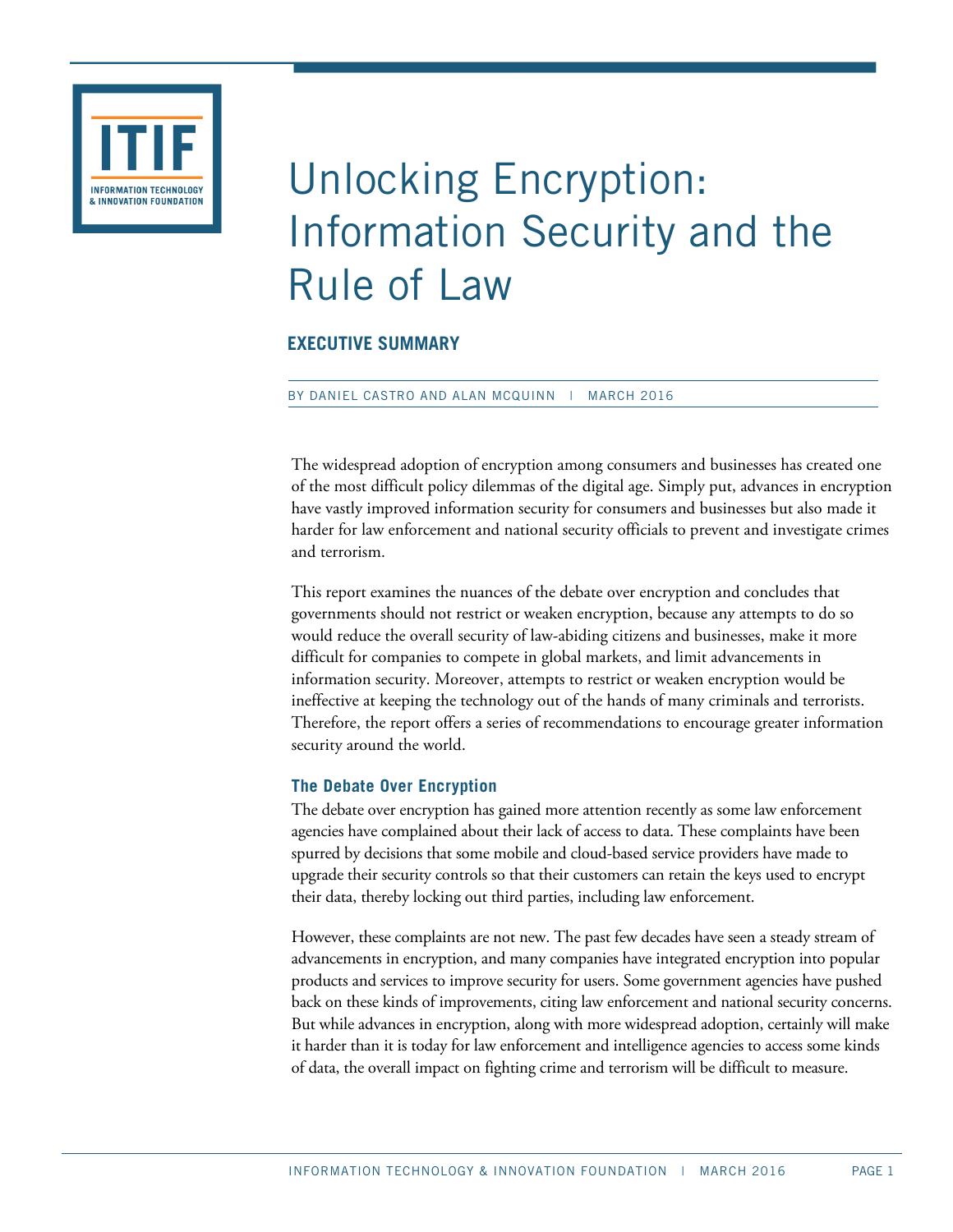#### **Methods for Accessing Encrypted Data**

There are multiple methods that governments can use to gain access to information that users might protect with encryption. These options include banning strong encryption, prohibiting client-side encryption, mandating key escrow, weakening encryption standards, creating software and hardware backdoors, hacking into private systems, and using traditional investigative techniques.

Some of these methods involve breaking encryption, some involve circumventing it, and some involve gaining access to the keys. Each of these methods involves different levels of security risk and reliability for law enforcement and intelligence agencies. But any proposal to weaken or limit encryption would weaken cybersecurity.

#### **Proposals and Justifications for Accessing Encrypted Data**

The intelligence community and law enforcement have made five principal arguments for why policymakers should limit or weaken encryption. Each of these arguments is flawed or limited:

First, they argue that companies should not offer technology that circumvents established legal requests, cautioning that "warrant-proof encryption" is interfering with law enforcement's long-standing ability to conduct lawful searches. However, law enforcement officials have never had the ability to read properly encrypted information. While the scale of the impact of encryption on law enforcement is much greater today than in the past, the phenomenon itself—the inability of law enforcement to access encrypted data when the user controls all of the keys—is not new.

Second, they argue that without access to encrypted data, the government will be less able to stop or solve crimes and terrorism. This is true, and these problems will be exacerbated if law enforcement and the intelligence community do not develop or use new tools and techniques for an age of secure digital communications. However, limiting encryption is not the right answer, because it will create systemic cybersecurity vulnerabilities. Unlocking encrypted data is not the only way to investigate crime or prevent terrorism. Moreover, regardless of what laws the United States puts in place, it cannot stop terrorists or sophisticated criminals from encrypting data anyway.

Third, they say companies have decided to stop retaining a copy of their customers' encryption keys for business reasons alone. This is simply not true. Companies have done this because allowing users to control their own keys increases security and allows them to better manage risk.

Fourth, they argue that technologists could create a way for the government to access encrypted data without compromising security if they simply tried harder to solve the problem. Unfortunately, encryption is based on math, not magic, and there is no way to create third-party access for the government without introducing vulnerabilities that could be abused by adversaries.

Finally, they say that companies should help law enforcement hack into the products they sell so that the government can gain access to users' encrypted data. But if this technique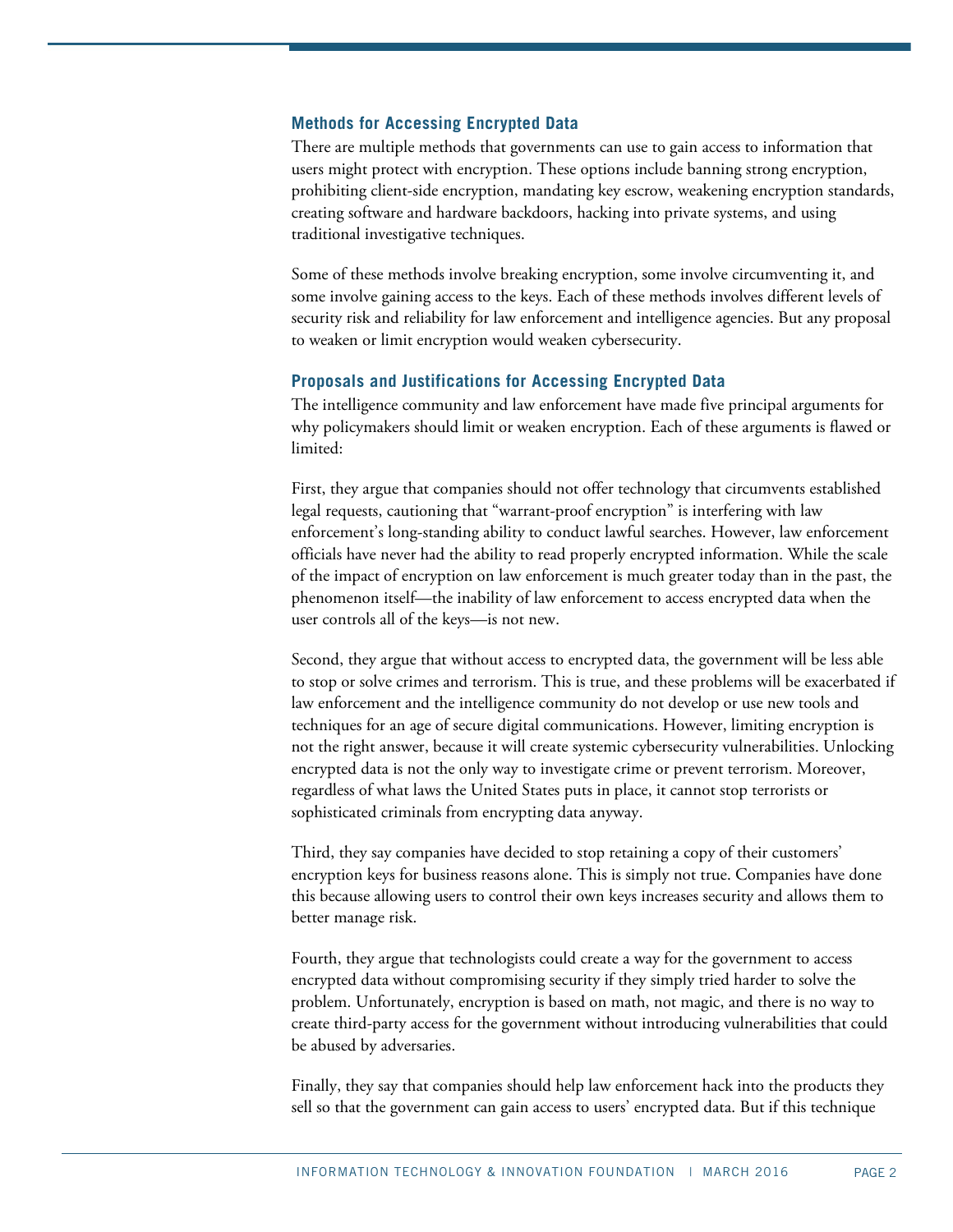were abused, then law-abiding users might begin to distrust these companies and refuse to adopt their products or install their software security updates, thereby creating harmful unintended consequences. Certainly, companies should comply with lawful government requests to the extent they are able. But to prevent abuse, government requests for assistance from the private sector should occur only under limited circumstances and with strong judicial oversight. In addition, the government should not restrict companies from designing products with security features that cannot be defeated, even by the company.

### **Impact of Limiting Encryption**

Any decisions to weaken or limit encryption will have harmful effects on the overall digital economy, including making digital systems more vulnerable; increasing costs for consumers (as risks increase and companies pass on greater operational expenses); decreasing competitiveness of U.S. businesses seeking international market share; and diminishing U.S. leadership in setting policies to improve cybersecurity.

### **Recommendations**

Rather than place barriers on encryption, the U.S. government should advocate for better cybersecurity practices both domestically and abroad, in part by encouraging continued innovation in encryption. Congress and the administration can do so by rebuilding trust in the U.S. tech sector through strong data security practices at home, providing law enforcement with new tools to uphold the law, and projecting the United States' firm commitment to data security to the world.

Specifically, Congress and the administration should pursue the following policies:

- Congress should bar the National Security Agency from intentionally weakening encryption standards and strengthen transparency in the cryptographic standardssetting process.
- Congress should pass legislation banning all government efforts to install backdoors into companies' products and services or to require companies to facilitate government access by altering the design of the systems they sell. Legislation also should preempt states' actions on these issues.
- Congress should pass legislation requiring all federal agencies that discover security flaws in commercial and open-source products and services to disclose them in a timely and responsible manner, and to work with private industry to fix them.
- Congress should examine whether U.S. courts can better balance the interests of the individual and the state by allowing law enforcement to hold suspects in contempt of court for failing to disclose keys to their own encrypted data.
- Congress should provide additional resources for federal, state, and local law enforcement to investigate and analyze digital evidence in a way that is suitable for presentation in a court of law.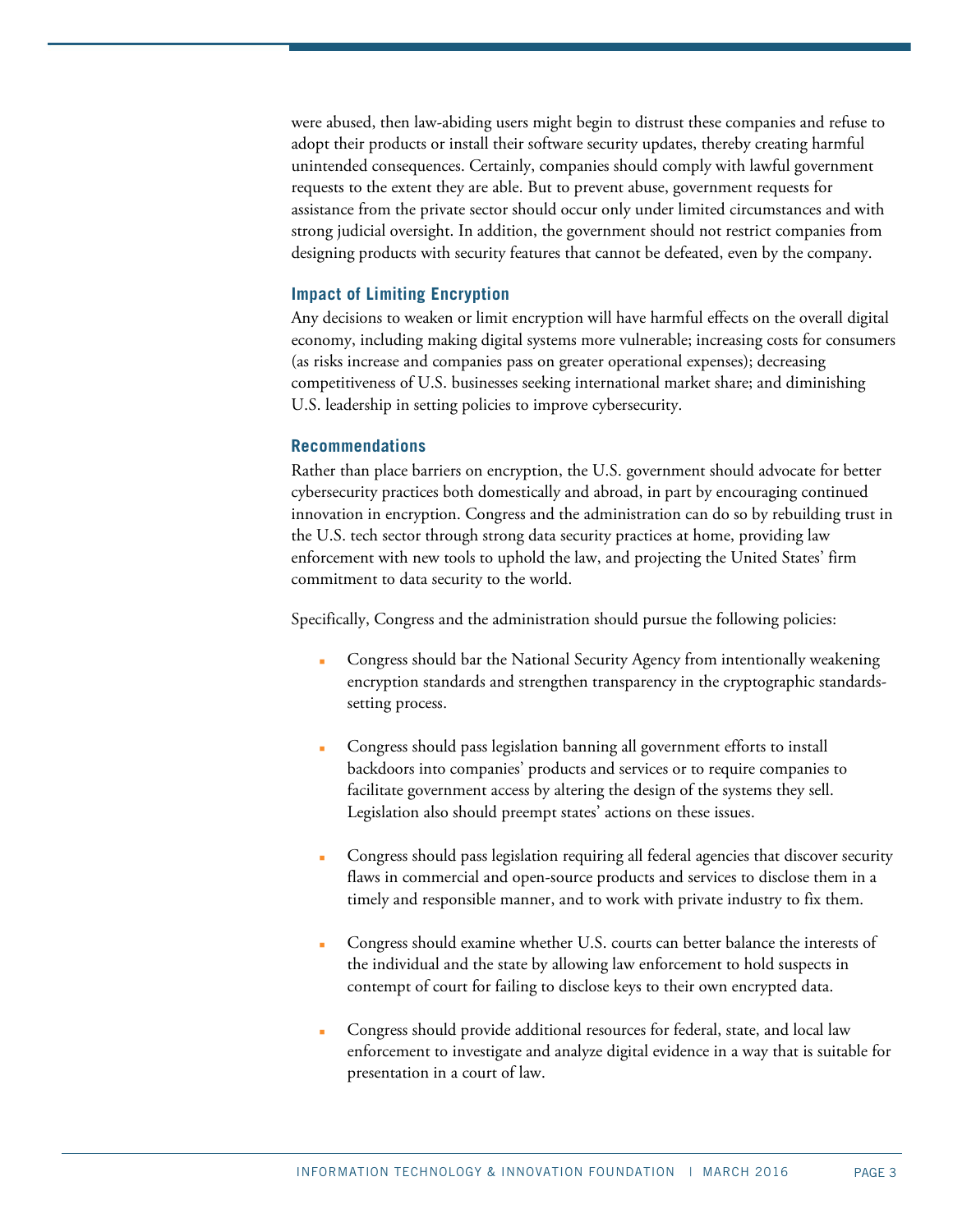- Congress should establish clear rules for how and when law enforcement can hack into private systems, and how and when law enforcement can compel companies to assist in investigations.
- U.S. trade negotiators should oppose foreign governments' efforts to introduce backdoors in software or weaken encryption, including rules to require companies to sell products with weak encryption.
- The U.S. government should promote cybersecurity around the world by championing strong encryption in global Internet and technology policy forums.